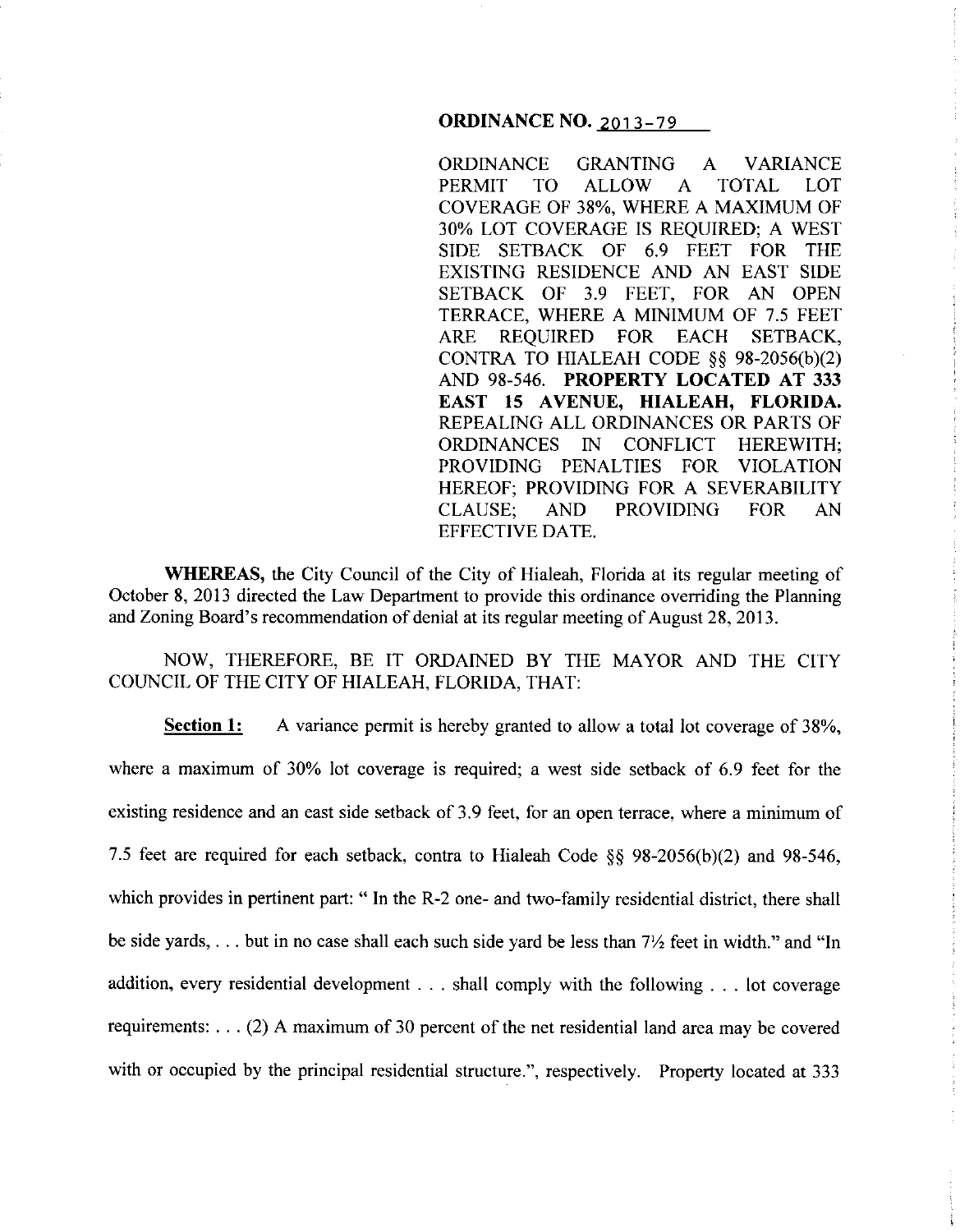East 15 Avenue, Hialeah, Miami-Dade County, Florida, zoned R-2 (One and Two-Family Residential District), and legally described as follows:

> LOT 20 AND THE WEST 25 FEET OF LOT 19, BLOCK 89, AMENDED PLAT OF FIRST ADDITION TO THE TOWN OF HIALEAH, ACCORDING TO THE PLAT THEREOF, AS RECORDED IN PLAT BOOK 5, PAGE 122, OF THE PUBLIC RECORDS OF MIAMI-DADE COUNTY, FLORIDA.

### **Section 2: Repeal of Ordinances in Conflict.**

All ordinances or parts of ordinances in conflict herewith are hereby repealed to the extent of such conflict.

#### **Section 3: Penalties.**

Every person violating any provision of the Code or any ordinance, rule or regulation adopted or issued in pursuance thereof shall be assessed a civil penalty not to exceed \$500.00 within the discretion of the court or administrative tribunal having jurisdiction. Each act of violation and each day upon which any such violation shall occur shall constitute a separate offense. In addition to the penalty prescribed above, the city may pursue other remedies such as abatement of nuisance, injunctive relief, administrative adjudication and revocation of licenses or permits.

### **Section 4: Severability Clause.**

If any phrase, clause, sentence, paragraph or section of this ordinance shall be declared invalid or unconstitutional by the judgment or decree of a court of competent jurisdiction, such invalidity or unconstitutionality shall not affect any of the remaining phrases, clauses, sentences, paragraphs or sections of this ordinance.

 $\overline{\phantom{a}}$